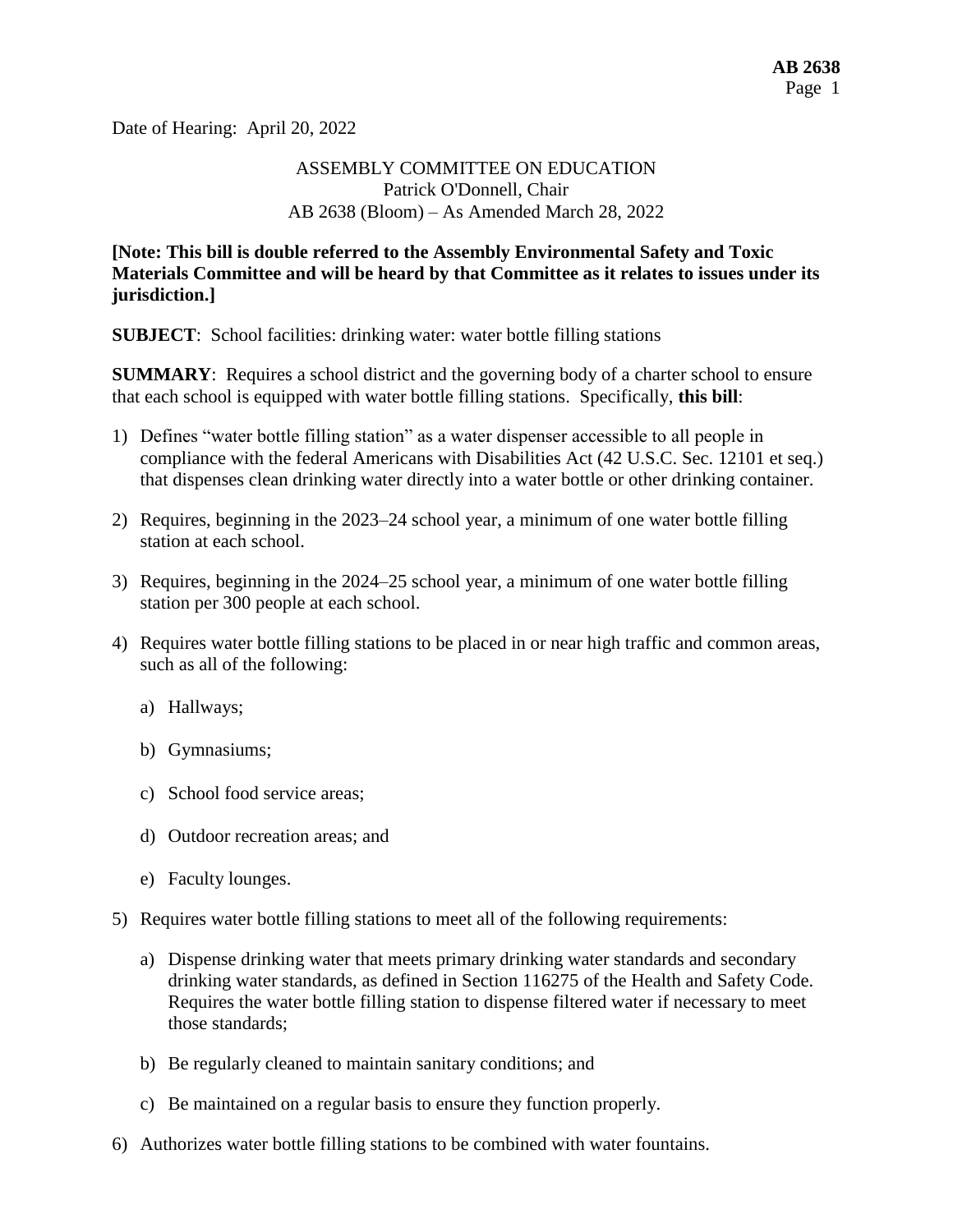- 7) Encourages school districts and governing bodies of charter schools to do the following:
	- a) Install touchless bottle filling stations for sanitary reasons; and
	- b) Install water bottle filling stations that dispense cooled water if the water bottle filling stations are located near an electrical source.
- 8) Authorizes an existing water bottle filling station that was installed at a school before the enactment of this bill to count toward the minimum number of water bottle filling stations required provided that the water bottle filling station meets the requirements specified in (5).
- 9) Authorizes an existing water bottle filling station that was installed at a school before the enactment of this bill that does not meet the requirements of (5) to be repaired or improved by a school in order to meet the requirements, and count the water bottle filling station toward the minimum number of water bottle filling stations required pursuant to this bill.
- 10) Requires a school district or the governing body of a charter school to allow pupils, teachers, and staff to bring and carry water bottles and encourages a school district or the governing body of a charter school to develop and adopt policies about the type of water bottles that may be carried.
- 11) Provides that water bottles may be excluded from libraries, computer labs, science labs, and other places where it is deemed dangerous to have drinking water.
- 12) Requires the administrators of a school district or the governing body of a charter school to inform teachers, staff, parents, and pupils about their rights pursuant to this bill, including providing information in pupil and employee handbooks and making the information accessible on the internet website of the school district or charter school.
- 13) Requires the administrators of a school district or the governing body of a charter school to encourage water consumption through promotional and educational activities and signage that focus on the benefits of drinking water and highlight water bottle filling stations throughout schools.
- 14) Makes the provisions of this bill operative on July 1, 2023.
- 15) Requires the implementation of this bill to be contingent upon an appropriation of funds by the Legislature for its purposes.
- 16) Makes a number of findings and declarations, including that water is important for children's health and can prevent excess weight gain; adequate water intake can positively impact children's cognitive performance, particularly short-term memory; reduction in sugary drinks is a key public health goal; and access to water bottle filling stations increase water intake by as much as triple the amount children consume at a water fountain.

# **EXISTING LAW**:

1) Requires a school district to provide access to free, fresh drinking water during meal times in the food service areas of the schools under its jurisdiction, including, but not necessarily limited to, areas where reimbursable meals under the National School Lunch Program or the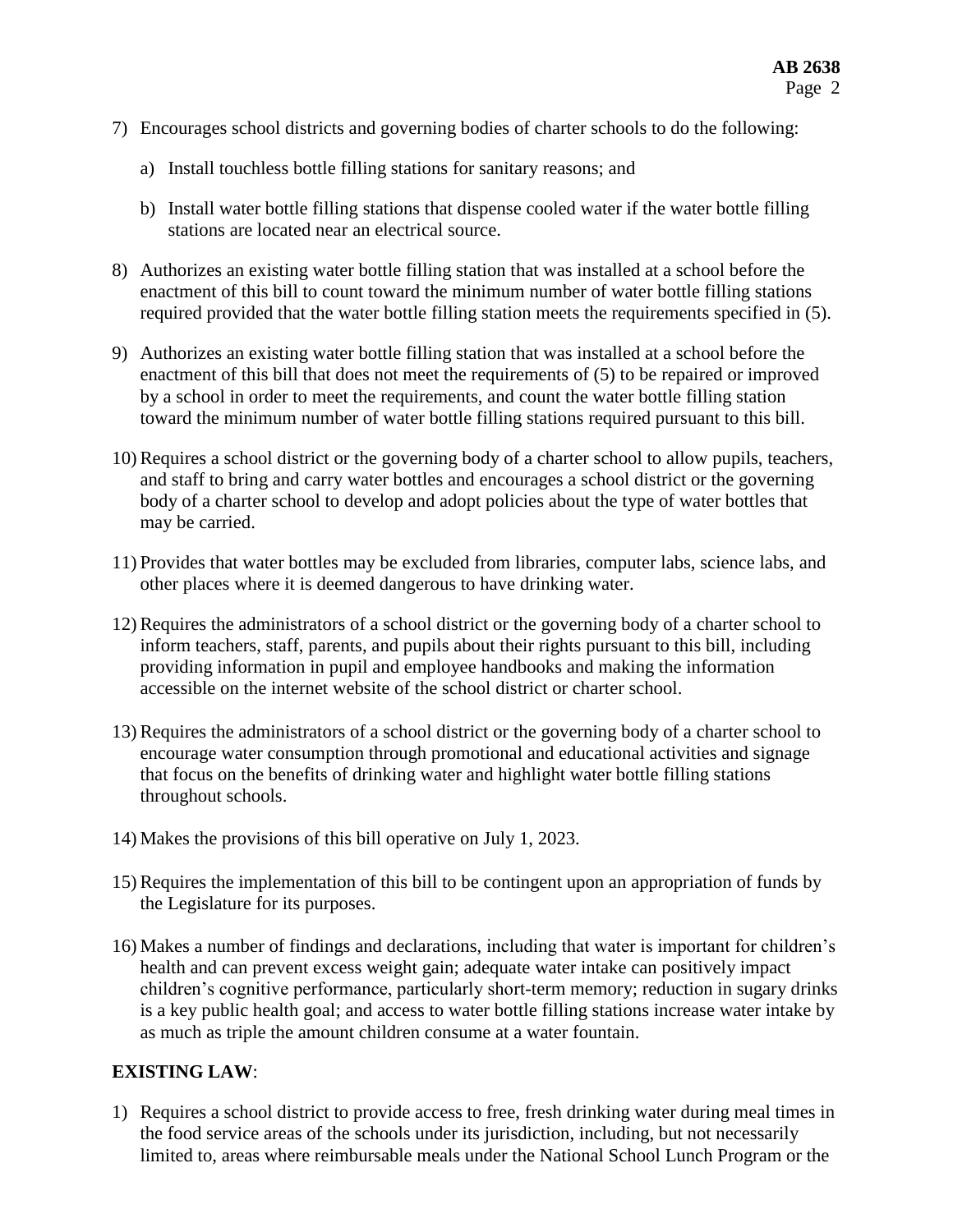federal School Breakfast Program are served or consumed. Authorizes a school district to comply with this requirement by, among other means, providing cups and containers of water or soliciting or receiving donated bottled water.

- 2) Authorizes the governing board of a school district to adopt a resolution stating that it is unable to comply with the requirement to provide access to free, fresh drinking water during meal times and demonstrating the reasons why it is unable to comply due to fiscal constraints or health and safety concerns. Requires the resolution to be publicly noticed on at least two consecutive meeting agendas, first as an information item and second as an action item, and approved by at least a majority of the governing board.
- 3) Requires the California Department of Education (CDE) to consult with the California Department of Public Health (CDPH), the Department of Water Resources (DWR), and the State Water Resources Control Board (SWRCB) to identify available sources of funding, including, but not limited to, funding from Proposition 1, approved by the voters at the November 4, 2014, statewide General Election; funds for safe drinking water programs administered by the CDE, the CDPH, the DWR, and the SWRCB; other state funding; and federal funding available to fund school water quality and infrastructure.
- 4) Requires the CDE to post the information collected on the CDE's website and authorizes the CDE to receive funds transferred from any available state and federal source, to be allocated by the CDE to school districts for the purpose of complying with the requirement for schools to provide access to free, fresh drinking water during meal time.
- 5) Specifies that subject to all laws, guidelines, policies, and criteria applicable to the funds, school districts may use funds received for water quality projects including, but not limited to, water treatment, water facilities restructuring, water filling stations, and maintenance of water facilities.

**FISCAL EFFECT**: This bill has been keyed a possible state-mandated local program by the Office of the Legislative Counsel.

# **COMMENTS**:

*Need for the bill.* According to the author, "Children are not consuming the amount of water they need to be healthy. On average, kids drink about 2.4 ounces of water when they drink directly from a water fountain (about the size of a condiment cup). When they have access to water bottle filling stations, they can increase their water intake by as much as triple. A 2009- 2012 national survey found that one in two children aged 6-19 in the U.S. is not adequately hydrated, with disparities by race and gender. Furthermore, inadequate hydration was more prevalent among boys, non-Hispanic black and younger children, compared to girls, non-Hispanic white and older children. Low-income and minority children report more negative perceptions about tap water and have poorer beverage intake habits.

As students, teachers, and faculty return to campus and the classroom, increased access to free, safe, and appealing drinking water offers a host of benefits that will help address some of the negative impacts that the COVID-19 pandemic has had. The installation of water bottle filling stations will also help keep everyone safe upon their return to campus."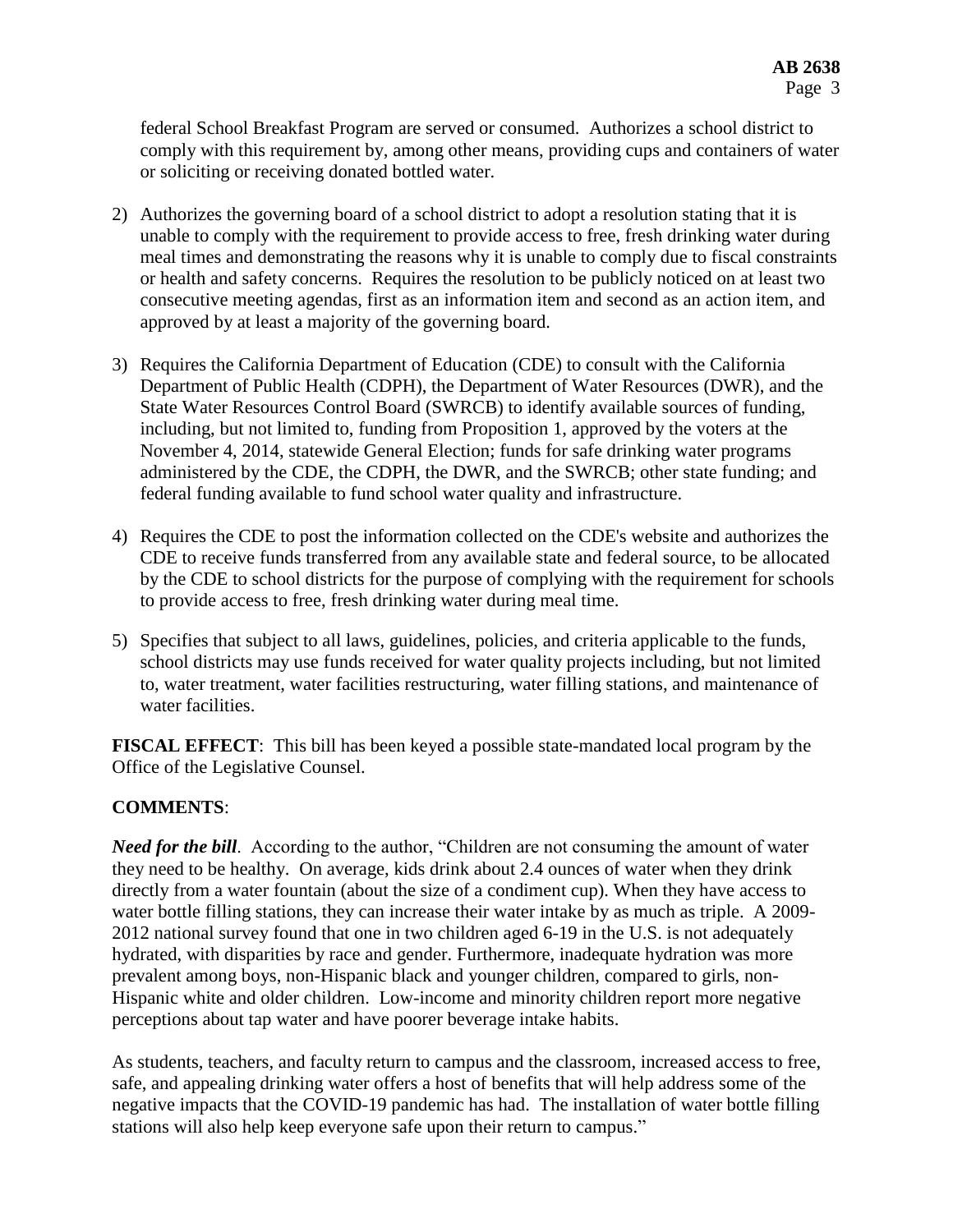*Hydration and student performance*. According to a 2015 American Journal of Public Health article, "Prevalence of Inadequate Hydration Among US Children and Disparities by Gender and Race/Ethnicity: National Health and Nutrition Examination Survey, 2009-2012," adequate hydration is not only essential for health, mild dehydration can lead to "poorer physical performance and reduced cognitive functioning among both children and adults." The article concludes that inadequate hydration has implications on the health and performance of students, including performance on cognitive tests.

*Current requirements for schools*. Under the California Plumbing Code, schools must install drinking water fountains sufficient for one for every 150 students. The Plumbing Code also authorizes bottle filling stations to be substituted for drinking fountains up to 50% of the requirements for drinking fountains. "Bottle filling station" is defined as "a plumbing fixture connected to the potable water distribution system and sanitary drainage system that is designed and intended for filling personal use drinking water bottles or containers not less than 10 inches (254 mm) in height. Such fixtures can be separate from or integral to a drinking fountain and can incorporate a water filter and a cooling system for chilling the drinking water."

Current law requires school districts to provide free, fresh drinking water during meal times in the food service areas. A school district may provide cups and containers of water or bottled water to comply with this requirement. The goal of this provision of law is to reduce the consumption of sugar-sweetened beverage while increasing the consumption of water in an effort to reduce obesity among children.

*Funds for drinking water at schools*. SB 828 (Committee on Budget and Fiscal Review), Chapter 29, Statutes of 2016, established the Drinking Water for Schools Grant Program to improve access to, and the quality of, drinking water in public schools. The 2016-17 budget allocated \$9.5 million for this purpose. Seventy-six districts received funds, which could be used for installation or replacement of water bottle filling stations or drinking water fountains, and other repairs or fixtures to improve the safety or quality of drinking water. Priority for funding were given to small disadvantaged communities, as defined in the Health and Safety Code. An additional \$6.8 million was made available for the program in 2018, SB 862 (Committee on Budget), Chapter 449, Statutes of 2018. The SWRCB recently selected two community based organizations as program administrators to assist schools located in disadvantaged communities to develop and fund projects. Projects must be completed by February 28, 2023.

*Recommended Committee amendment*. Installation of one water bottle filling station may cost \$10,000 or more. Instead of a mandate, a more prudent approach would be to incorporate water bottle filling stations during modernization or new construction of new school facilities. *Staff recommends that the bill be amended as follows:*

- 1) Strike the requirement to install water bottle filling stations by specified dates.
- 2) Require a school district or charter school to include water bottle filling stations in a modernization or new construction project submitted to the Division of State Architect three months after the date of a future election whereby a school facilities bond with funds for K-12 facilities is passed by voters.
- 3) Require a minimum of one water bottle filling station for modernization projects, and one water bottle filling station per 350 people for new construction projects.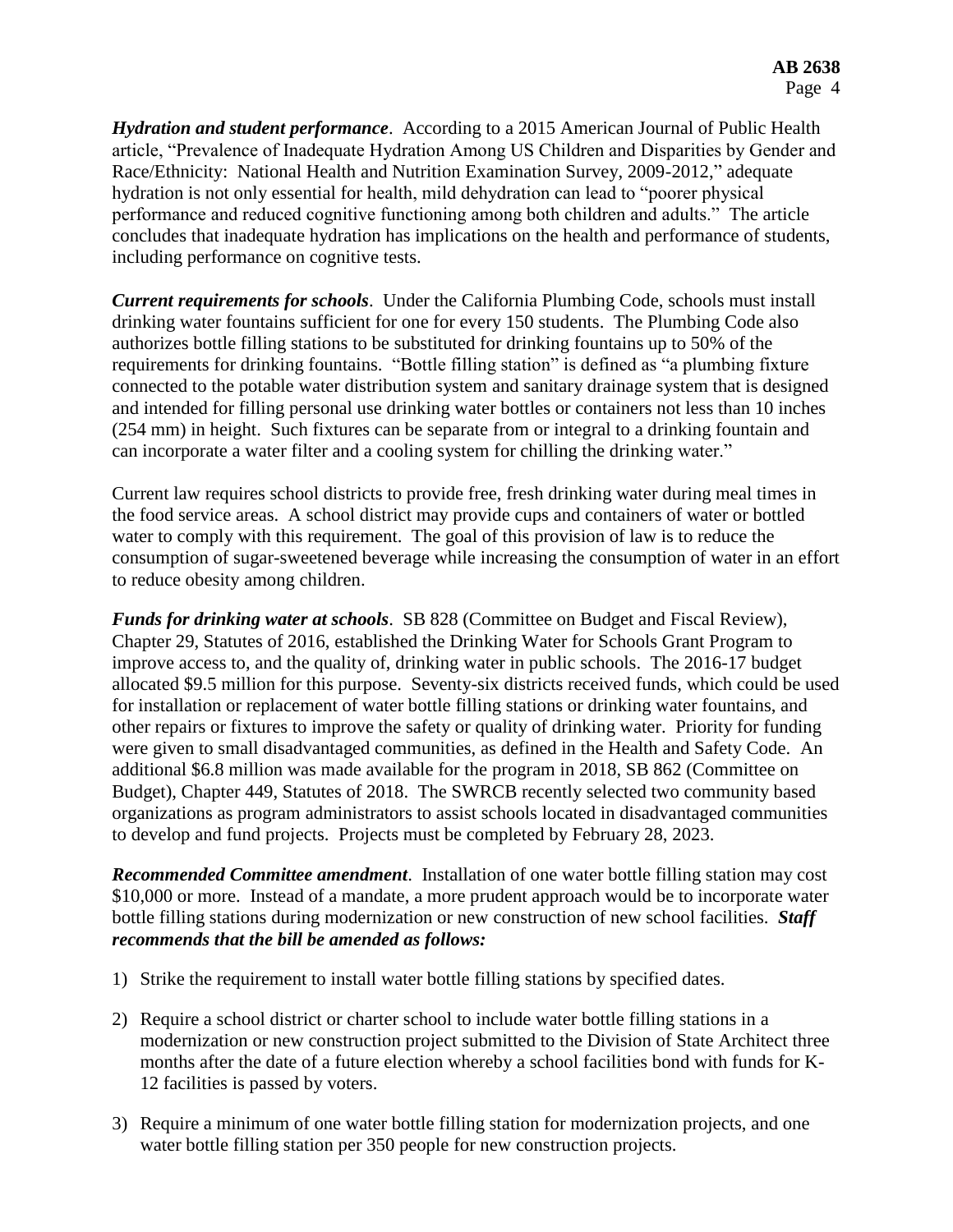4) Strike the operative date and contingency upon appropriations funding language.

*Arguments in support*. The American Heart Association, the sponsor of the bill, states, "When children do not have access to water, they tend to have more sugary drinks. It is estimated that they consume twice the calories from sugary drinks when compared to children who drink water. We know that consumption of sugary drinks is linked to chronic diseases such as type 2 diabetes and heart disease and is a risk factor for dental caries. When water is available from a drinking water fountain, children drink about 2.4 ounces of water (about the size of a condiment cup). When they have access to water bottle filling stations, they can increase their water intake by as much as triple. To ensure that every California public K-12 student can achieve proper hydration, water bottle filling stations should be placed in schools and made easily accessible."

*Related legislation*. AB 2488 (Gonzalez), of the 2020-21 Session, made minor, non-substantive amendments in the Lead-Safe Schools Protection Act. This bill was held in the Assembly Education Committee.

AB 567 (Quirk-Silva), of the 2017-18 Session, would have required a school district to ensure that every drinking water fountain at each school is equipped with both a water fountain and a spigot, or a combination water fountain and spigot, for filling water bottles. This bill was held in the Assembly Education Committee.

AB 746 (Gonzalez), Chapter 746, Statutes of 2017, requires, at least once a year, a local education agency (LEA) to test for lead in the potable water system at every schoolsite with a building constructed before January 1, 1993, including preschool locations, within the jurisdiction of the LEA. The bill requires testing at schoolsites built after 1993 at least once every three years.

AB 496 (Rendon), Chapter 664, Statutes of 2015, requires CDE to identify sources of funds for safe drinking water programs and post the information on its website.

SB 1413 (Leno), Chapter 558, Statutes of 2010, required, by July 1, 2011, a school district to provide access to free, fresh drinking water during meal times in the food service areas of the schools under its jurisdiction, including, but not necessarily limited to, areas where reimbursable meals under the National School Lunch Program or the federal School Breakfast Program are served or consumed. The bill authorizes a school district to comply with this requirement by, among other means, providing cups and containers of water or soliciting or receiving donated bottled water.

AB 629 (Krekorian), of the 2009-2010 Session, would have required a school district, by January 1, 2010, to conduct a one-time analysis of the level of lead in water in schools with plumbing that has not been updated since 1993. This bill was held in the Assembly Appropriations Committee.

AB 2965 (Krekorian), of the 2007-08 Session, would have required a school district to conduct a one-time assessment of water toxicity levels at point of entry and delivery in schools 40 years of age or older, and states the intent of the Legislature that funding be made available from the Safe Drinking Water, Water Quality and Supply, Flood Control, River and Coastal Protection Bond Act of 2006 for this purpose. This bill was held in the Assembly Appropriations Committee.